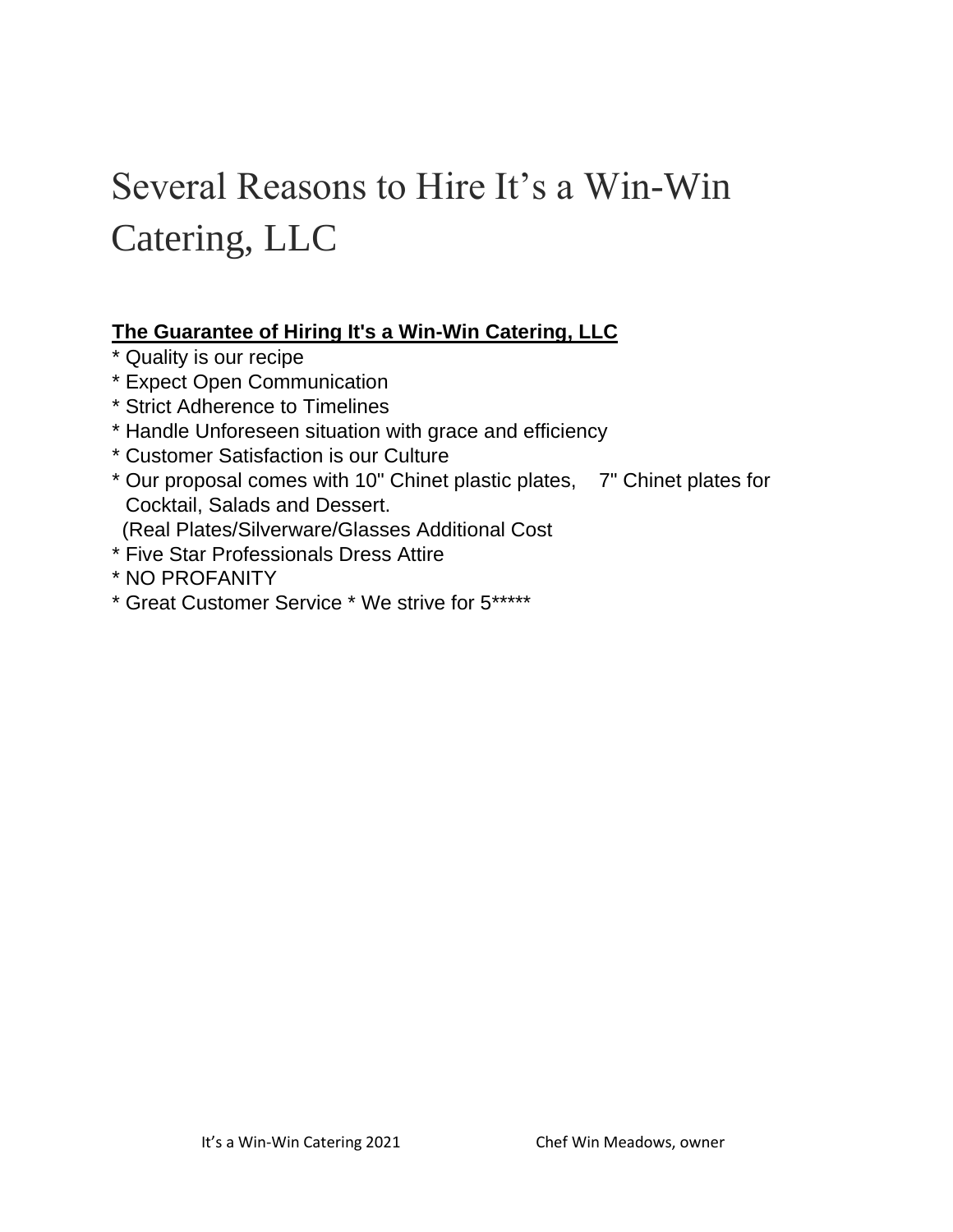

Planning a wedding on your own can be quite stressful, especially when it comes to the catering side of things. You need to ensure that food and drinks are in plenty, as this are key factors that can make or break your wedding or event. The situation is even worse if you have invited many people on your special day. It therefore makes a lot of sense to hire a professional caterer like (It's a Win-Win Catering) to handle these issues on your behalf so you have enough time and energy to enjoy your big day/event with your significant other or guest.

### **Lack of Enough Food**

There is nothing frustrating for a guest to attend a wedding event and have little or no food. Such a person is likely to go home hungry and angry. The guest might never attend any OTHER event that you invite them. You might experience this exact embarrassment when you decide to do the catering for your

It's a Win-Win Catering 2021 Chef Win Meadows, owner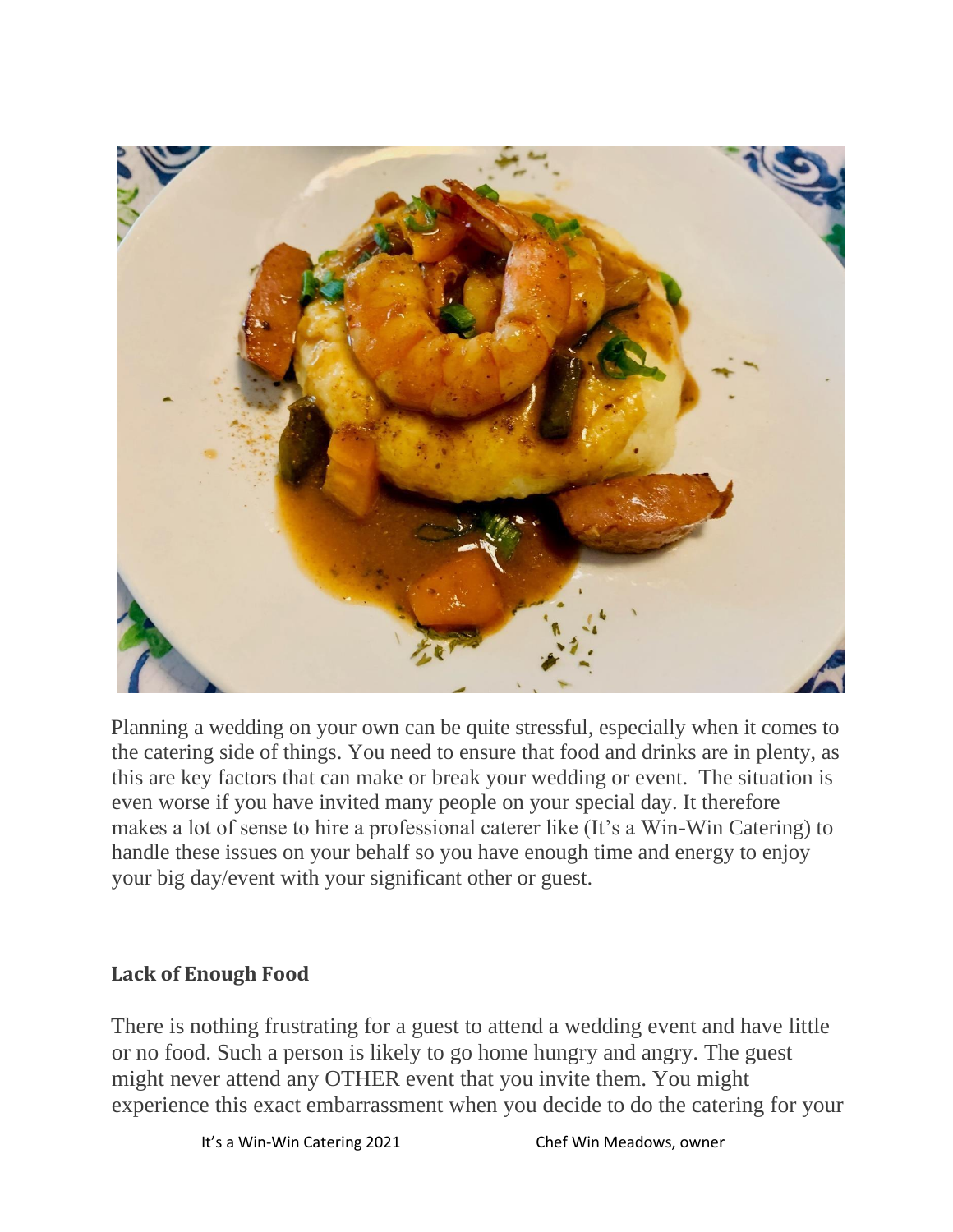wedding by yourself and with the assistance of a few friends. To avoid this issue, many of the Low Country has called on It's a Win-Win Catering, LLC. We have experience in catering for big events like your wedding or company event. They will thus ensure that every guest you invite to your wedding gets a chance to indulge in their favorite food. As long as you provide US with the expected number of guests, we will be in a position to prepare food for everyone. We even prepare extra food that will be enough in case some unexpected guests show up. With It's a Win-Win Catering, LLC, you do not have to go through this nightmare.

## • **Lack of Options**

When catering for your wedding or company event on your own, you might be able to prepare the food for everyone but happen to lack enough options to satisfy all taste buds. Such a situation is quite possible because when doing everything by yourself or with the assistance of a few people, you will only be able to offer limited food options. This is understandable because it might not be your area of expertise.

To ensure that your guests at your wedding/event have a wide array of food options to choose from, be sure to hire It's a Win-Win Catering services. We have the needed expertise to come up with many food options at your wedding/event and ensure that everyone at the event is satisfied. With our experts, you will not be worried about having unique and tasty dishes that will be appealing to your guests. You can even decide to go for an all-rounded menu that has everything from appetizers, main dishes, desserts, and drinks. The good thing about these options is that a tight budget will not limit you from offering your guests with a great experience on your big day. This is because there is always a workaround, as your caterer can offer a versatile menu even on a budget.

# • **Wasted Food**

Self-catering always leads to food wastage. The reason behind this is that you lack the skills needed to do accurate calculations and measurements to ensure that you have just enough food and not too much. Food wastage means a waste of money, time, and other important resources. It is hence crucial to prevent this problem from happening in the first place.

The good thing is that It's a Win-Win Catering, LLC professionals has the ability to help you with that. We have been in the industry for quite some time and thus know how much food to prepare for a certain number of guests. We will hence get the accurate number of ingredients and thus no wastage. This will help you save money and time that would have been spent on preparing the extra food that would

It's a Win-Win Catering 2021 Chef Win Meadows, owner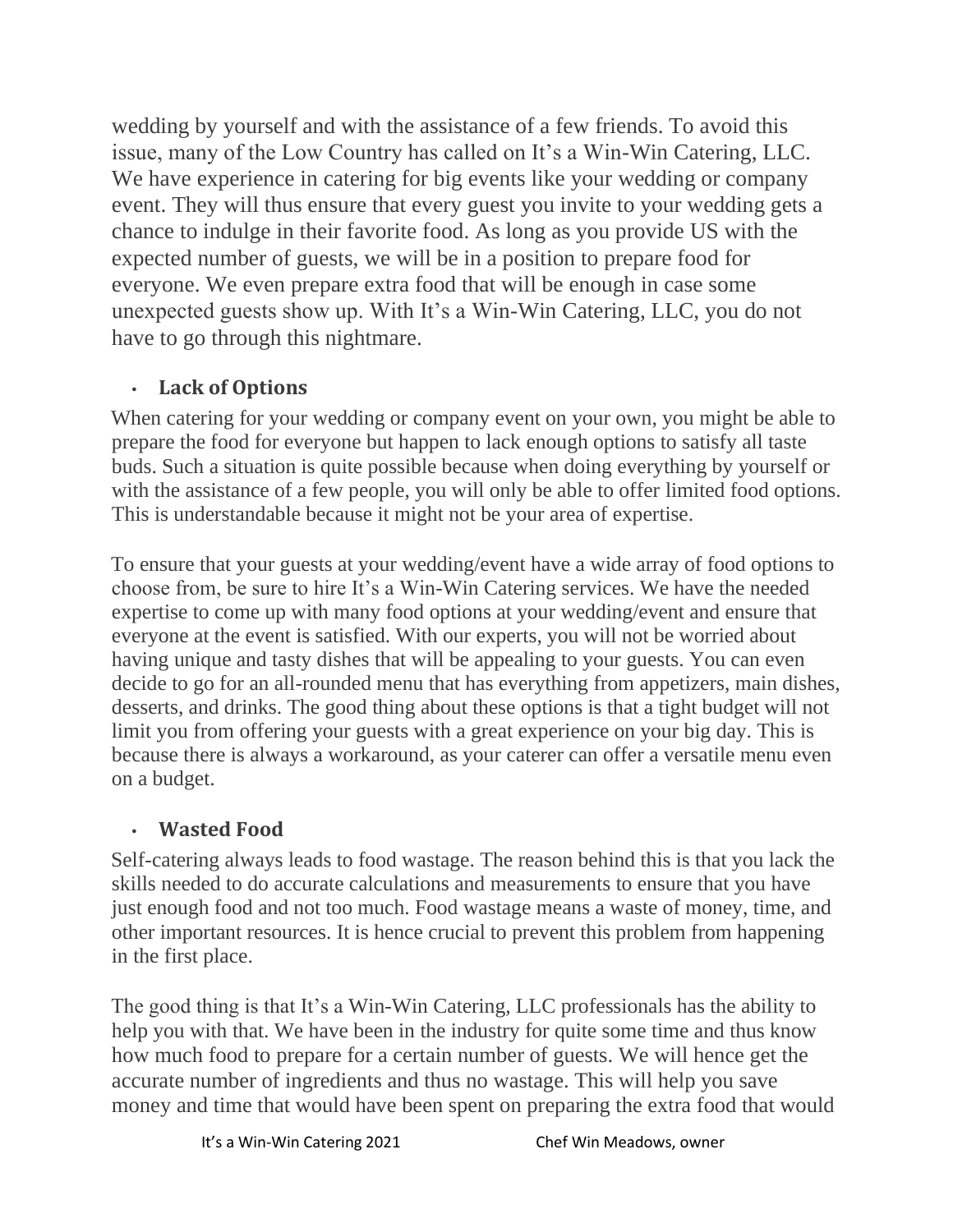just go to waste. In case of any leftovers, It's a Win-Win Catering, LLC will give you with guidance on how to package the leftover food to prevent chances of contamination.

## **The food simply wasn't on point**

This is, of course, a terrible customer complaint to have. The one thing a caterer should always get right is the quality, taste, consistency, temperature, and cleanliness of the food. Has the same dish of potato salad been sitting in the sun with no protection and no cooling element? Are the hot dishes going lukewarm? Do the ingredients look and taste cheap? Our constant level of great reviews about our food is amazing!

# **The presentation was lacking**

Presentation is an important element of catering. Even though the food is delicious and perfectly prepared, the experience won't be great if the caterer's attitude toward presentation is haphazard in any way. The visual essence of your food cooked with love to satisfy the most finicky. Just as the most finicky shows great attention to detail, our team responds with the same intensity. With the care of making sure everything leaves our commercial kitchen in excellence, our onsite team of professionals deliver with intentional precision.

### **The service was apathetic**

What happens if the food is good, the presentation is good, but the catering staff look like they'd rather be elsewhere? This has a definite effect on the atmosphere of the event, and no reputable caterer will let this happen.

#### **The quantities were wrong**

A huge surplus of food is no good if the client is paying for it, but insufficient food or drink is much, much worse. Experienced caterers know how to determine the right quantities so that the client isn't paying for what they don't need and isn't at risk of leaving people hungry and frustrated at the event.

#### **The bill was too high**

Planning a catered event involves careful budgeting in the vast majority of cases